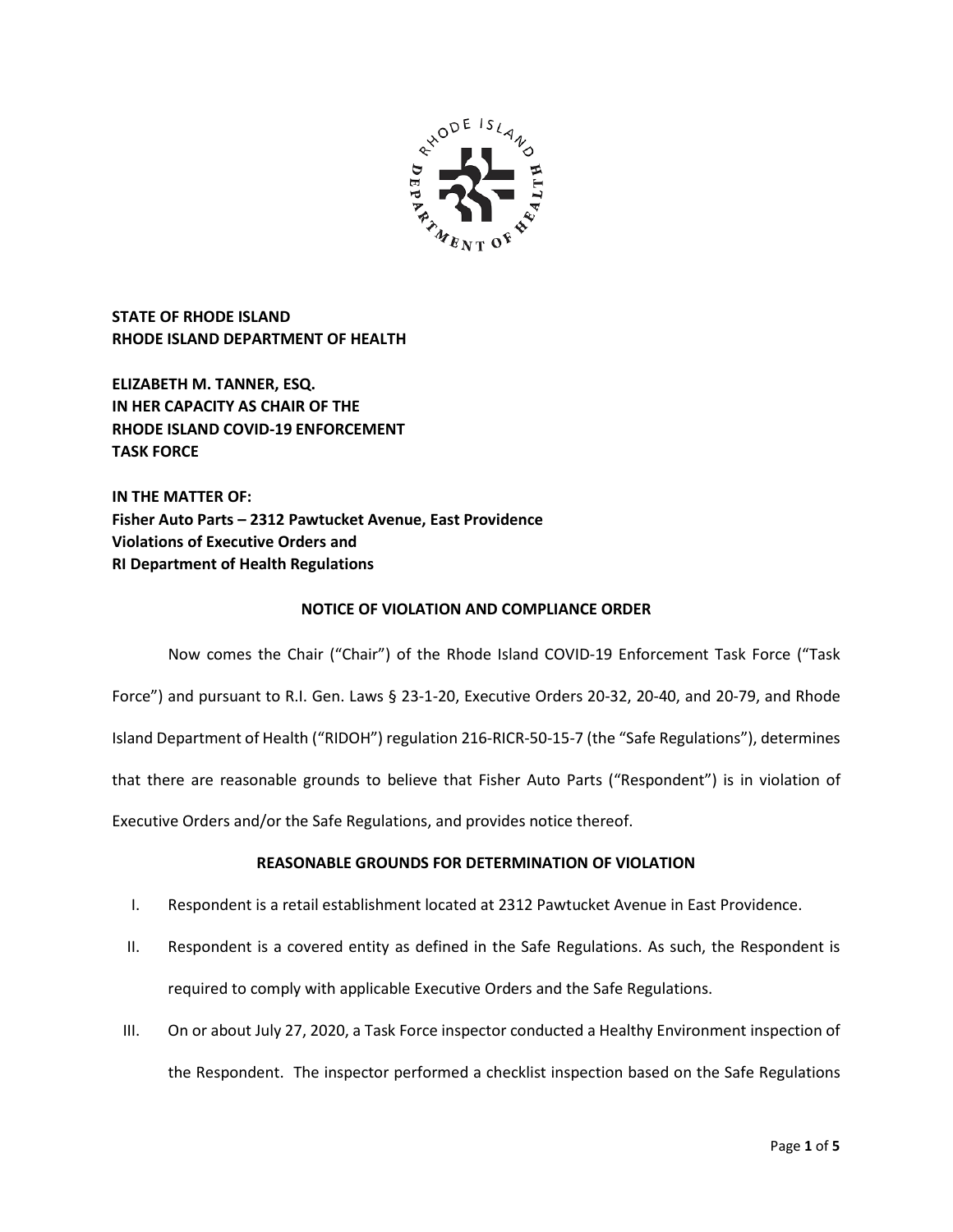and determined that Respondent scored a 5/11 for overall requirements. After the inspection, the inspector provided information and resources to the Respondent to help it achieve full compliance. This included a recommendation to the Respondent on how to access www.ReopeningRI.com and the relevant websites for the Executive Orders, rules, regulations, and guidance. The Respondent was also advised that an inspector would conduct a reinspection in the near future.

- IV. On or about October 2, 2020, a different Task Force inspector conducted a reinspection of the Respondent. The inspector met with manager Noah Morse ("Manager") and performed a checklist inspection based on the Safe Regulations. The inspector determined that the Respondent scored a 6/12 for overall requirements and had made no corrective measures since the inspection of July 27, 2020.
- V. Therefore, as a result of the Respondent's continued failure to comply with applicable Executive Orders and the Safe Regulations, and in the absence of any other information to rebut the allegations above, RIDOH has drawn the conclusion that the above allegations are true, and the Respondent is not in compliance with applicable Executive Orders and/or the Safe Regulations.

### **ALLEGED VIOLATIONS**

The following alleged violations stem from the October 2, 2020 reinspection.

I. Respondent is in violation of Section  $7.4.1(A)(1)(f)$  of the Safe Regulations, which requires the designation of a point of contact who is familiar with the applicable Executive Orders and the Safe Regulations, and who will work with RIDOH on testing, contact tracing, case investigation, isolation and quarantine follow up. Upon request, Respondent could not identify a point of contact who is familiar with the guidance and regulations.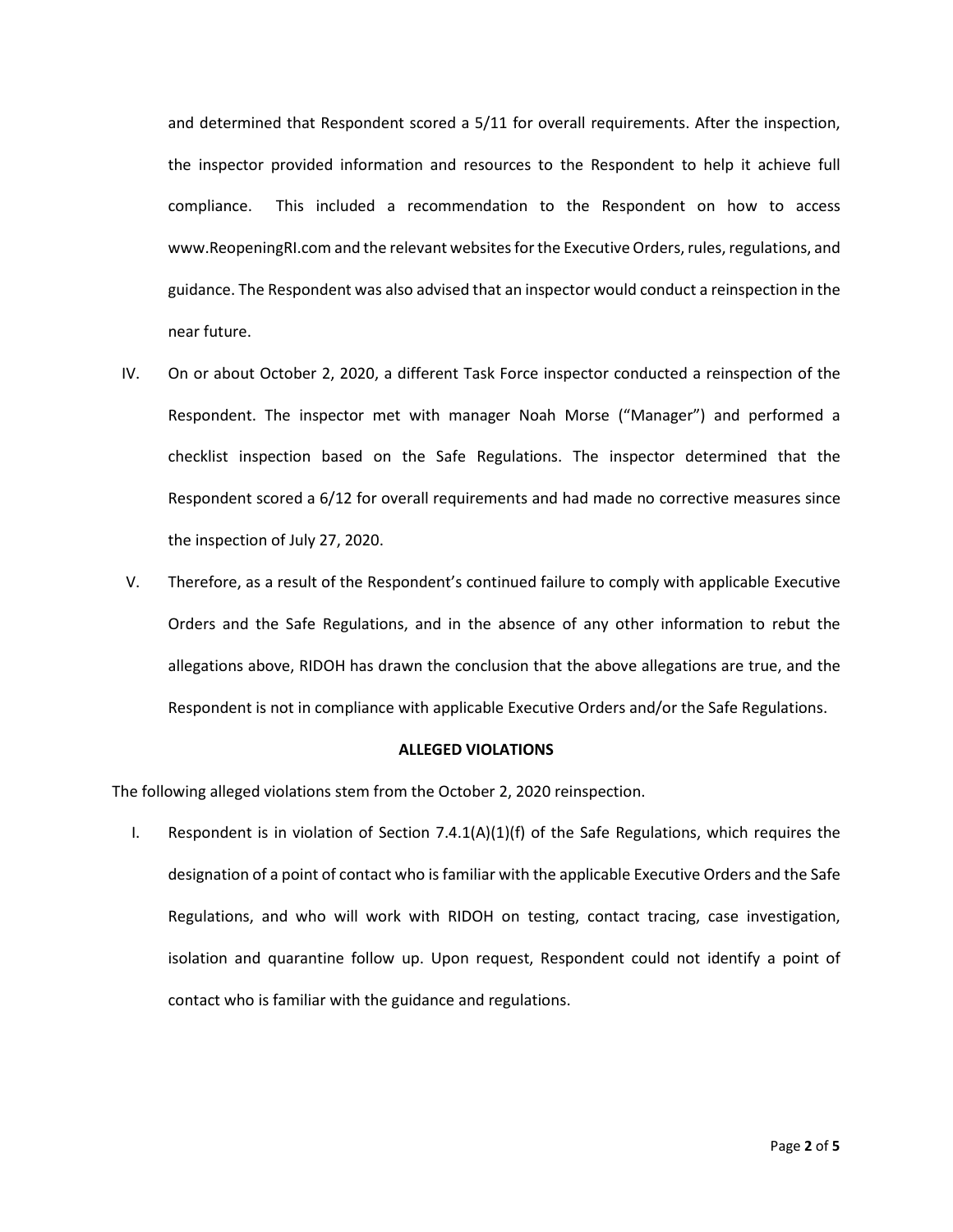- II. Respondent is in violation of Section  $7.4.1(A)(1)$  of the Safe Regulations, which requires each covered entity to develop, maintain, and ensure compliance with a written plan for the safe operation of the establishment. Upon request, Respondent could not produce a written plan.
- III. Respondent is in violation of Sections 7.4.1(A)(6) & (7) of the Safe Regulations, which require each covered entity to ensure the performance of environmental cleaning of its establishments once per day and to maintain records documenting such environmental cleaning. Upon request, the Respondent could not produce the required records.
- IV. Respondent is in violation of Section 7.4.1(A)(2) of the Safe Regulations, which requires each covered entity to implement and ensure compliance with screening of all individuals entering its establishment(s) at any time for any reason. Upon inquiry, the Respondent admitted that it did not conduct entry screening. The inspector also observed several customers enter the store, none of which was screened by the Respondent. In addition, there were no posters visible at or near the entrance concerning entry screening.
- V. Respondent is in violation of Section 7.4.1(A)(4) of the Safe Regulations, which requires each covered entity to ensure the placement of posters or signs at entry to its establishments educating any individual at the establishment concerning entry screening, required physical distancing, use of cloth face coverings, and other subjects as provided in guidance issued by RIDOH. The inspector observed that none of the required information was posted at the entry to the establishment and concluded, therefore, that the Respondent failed to ensure the placement of required posters.
- VI. Respondent is in violation of Section 7.4.1(A)(1)(a) of the Safe Regulations, which requires establishments to ensure compliance with a plan that includes procedures relative to, among other things, physical distancing at all times, to the extent feasible, and additional measures to be taken in high traffic, communal, or other areas where physical distancing is not feasible. As stated,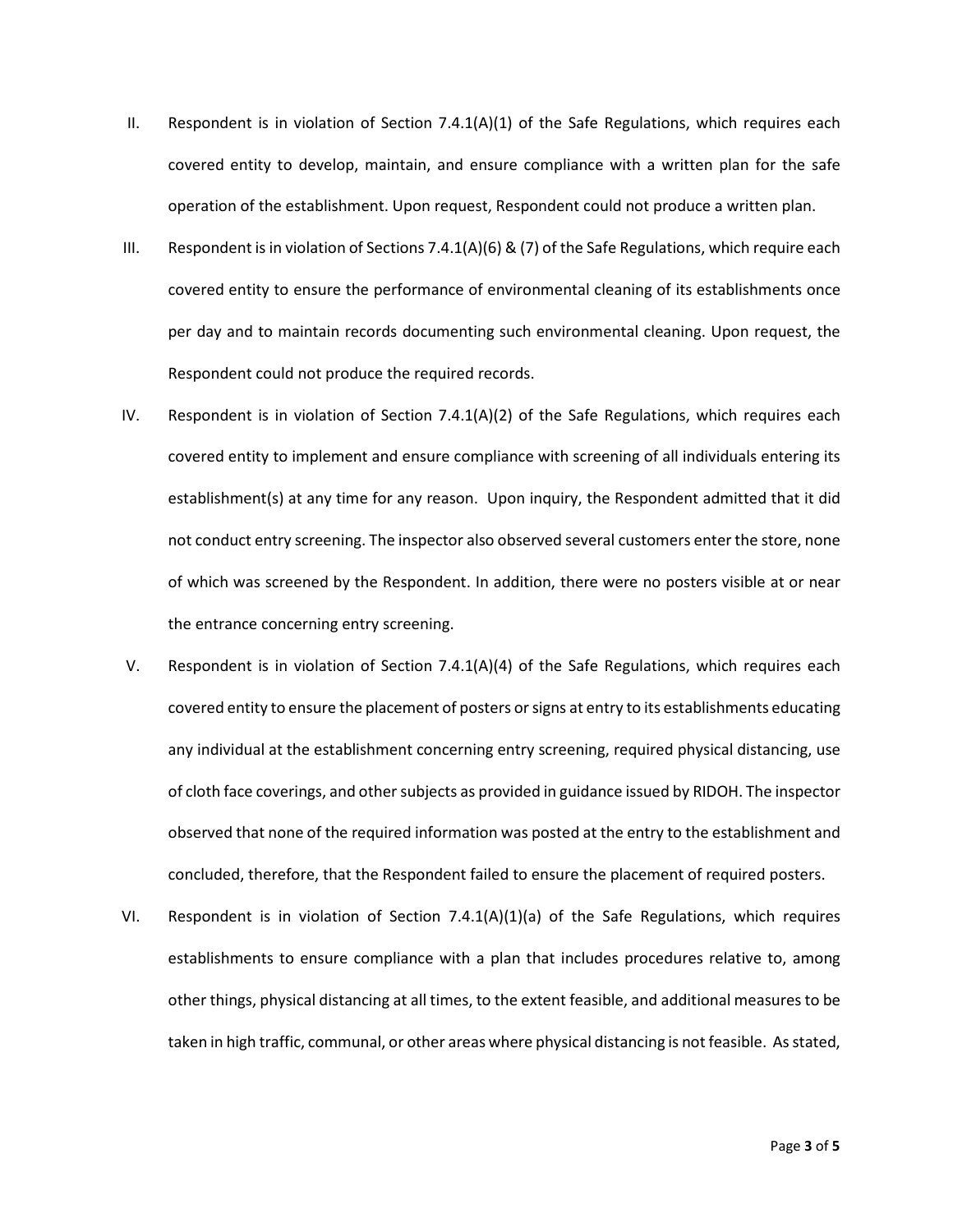above, Respondent admitted to not having the required plan and the inspector observed that there were no measures in place to ensure that physical distancing was maintained.

## **ORDER**

It is hereby ORDERED, that on or before the tenth (10<sup>th</sup>) day from service of this Notice of Violation and Compliance Order, Respondent shall remedy the above cited violations and come into full compliance with applicable Executive Orders and Regulations, by fulfilling the conditions as set forth below:

- I. Respondent shall designate a point of contact who is familiar with applicable Executive Orders and the Safe Regulations, and who will work with RIDOH on testing, contact tracing, case investigation, isolation and quarantine follow up.
- II. Respondent shall develop, maintain, and ensure compliance with a written plan for the safe operation of the establishment.
- III. Respondent shall ensure the performance of environmental cleaning of its establishment once per day and maintain records documenting such environmental cleaning.
- IV. Respondent shall implement and ensure compliance with screening of all individuals entering its establishment(s) at any time for any reason.
- V. Respondent shall ensure the placement of posters or signs at entry to its establishment educating any individual at the establishment concerning entry screening, required physical distancing, use of cloth face coverings, and other subjects as provided in guidance issued by RIDOH.
- VI. Respondent shall ensure compliance with its plan for safe operation, required pursuant to Section 7.4.1(A)(1) of the Safe Regulations, including compliance with, among other things, procedures consistent with the Safe Regulations relative to physical distancing at all times, to the extent feasible, and additional measures to be taken in high traffic, communal, or other areas where physical distancing is not feasible.